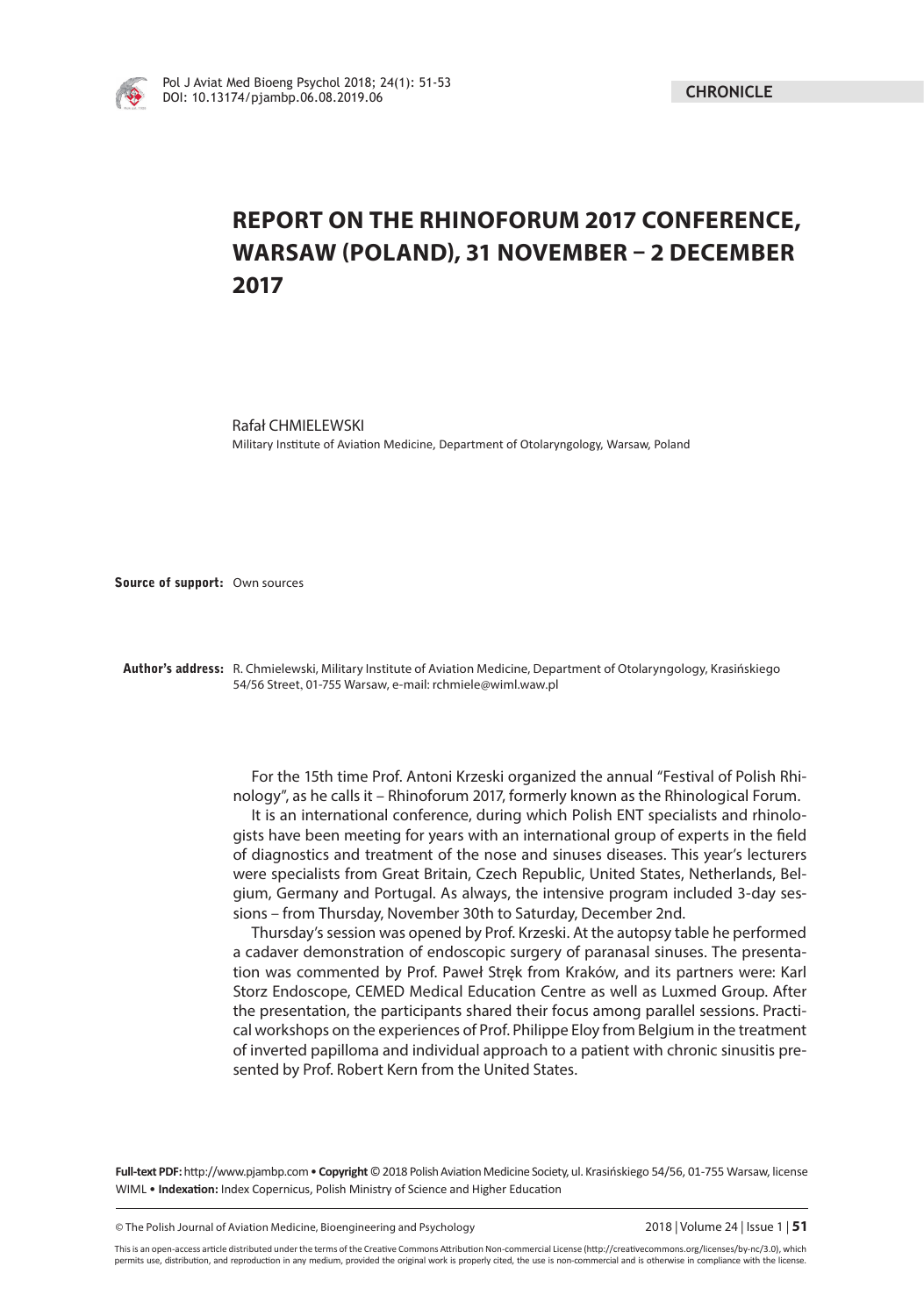At the same time, there was a very interesting session conducted by dr Marcin Strabużyński, a family doctor and dr Eliza Brożek-Mądry, an otorhinolaryngologist, devoted to headaches. Within a time limited by the schedule, the lecturers managed to present the differential diagnosis of headaches of neurological origin – dr Izabela Domitrz, and the basics of conservative and invasive treatment performed by an experienced "pain specialist" anaesthesiologist – dr Małgorzata Malec-Milewska. In the second part of the session, an interdisciplinary discussion with the presentation of cases of patients with headache/face pain was conducted. Dr Strabużyński presented patients from his family medicine practice and their specificity, while dr Brożek-Madry, presented patients from her practice as an ENT specialist. The main aim of the session was to provide listeners with knowledge on how to differentiate headaches related to sinuses from other types of headaches based on history, clinical examination and basic diagnostic methods.

Friday was opened by Prof. Krzeski who welcomed all participants, especially the national consultant for otorhinolaryngology – Prof. Henryk Skarżyński, who congratulated "Antoś" on his success in organizing the annual RhinoForum over the last 15 years, which contributed to the current level of rhinology development in Poland. The inaugural lecture of Prof. Huizing from the Netherlands attracted the attention of listeners interested in the eternal dilemma of nasal surgery – function versus form. Professor emphasized that one follows the other, but we should never sacrifice the function to improve the form. Most participants agreed. Subsequent lectures engaged participants in the subject of genetic background and biology of the chronic sinusitis – professors Phillipe Eloy from Belgium and Robert C. Kern from the USA. Afterwards, a round table discussion was held on a very current topic of personalized diagnostics and treatment of chronic sinusitis. Cases of difficult patients presented by Prof. Kern and dr Brożek-Mądry, were discussed and debated by the panellists in the context of new reports from the literature on the research programmes of new drugs such as Omalizumab and Depilumab. These are modern drugs from the group of monoclonal antibodies aimed at disrupting immunological pathways activated in allergic diseases and chronic sinusitis. Unfortunately, I have not heard of any Polish centres conducting research on these drugs and having their own experience with them.

After a tasty lunch I participated in the session on sinuses moderated by Prof. Claire Hopkins with

a series of interesting lectures, among others, on the conservative treatment of sinus diseases, or pros and cons of repeated surgery of paranasal sinuses. In the next session held by the English team, Peter Andrews shared his experience in the surgical correction of perforation of the nasal septum, and James Tysome in the first attempts to treat Eustachian tube obstruction with balloonplasty. Since Friday morning, parallel to the lectures described above, workshops on rhinoplasty under the guidance of dr Michał Krawczyński, a paediatric session, a session on the treatment of nosebleeds were held and lectures by our colleagues from the Czech Republic on their experiences in the surgery of the lacrimal canaliculi and orbit took place. For obvious reasons, I could not participate in them.

Saturday morning was opened by our colleagues from Great Britain and Egypt with lectures on treatment of complications of endoscopic sinus surgery and basics of endoscopic surgery of skull base. Then, the lead was taken by a team from Kraków under the direction of Prof. Lucyna Mastalerz and Prof. Paweł Stręk, who gave interesting lectures on allergological novelties in the field of rhinology and, which is becoming a tradition of RhinoForum, the topic of the postnasal drip. Prof. Radosław Śpiewak delivered an interesting presentation on various nasal contact sensitizers, i.e. type 4 hypersensitivity mechanisms, including nasal steroid drugs. During the discussion after the presentation I raised the issue of cross-reaction between various steroid preparations and possible hypersensitivity to the active substance itself vs. the medium or carrier of the drug. Dr Andrzej Dymek, presented his extensive experience in the diagnosis and treatment of laryngopharyngeal reflux, in particular with the diagnosis of pH in the throat by means of a special throat pH probe, which is a liquid-air probe, which means that it is able to read the pH value not only from saliva or gastric acid, but also from the patient's respiratory air. The fact that dr Dymek, and his wife run their practice in a small centre in Strzelce Opolskie, and it is a unique feat in Poland, and that he published a textbook on laryngeal-pharyngeal reflux, the first complete description of this issue in the national literature, deserves special recognition. As for Saturday sessions, I was not able to participate in parallel lectures on the treatment of snoring and the treatment of lacrimal canaliculi congenital diseases in children.

In conclusion, I can say that this year's Rhino-Forum surprised me and my colleagues from the Department of Otolaryngology of the Military In